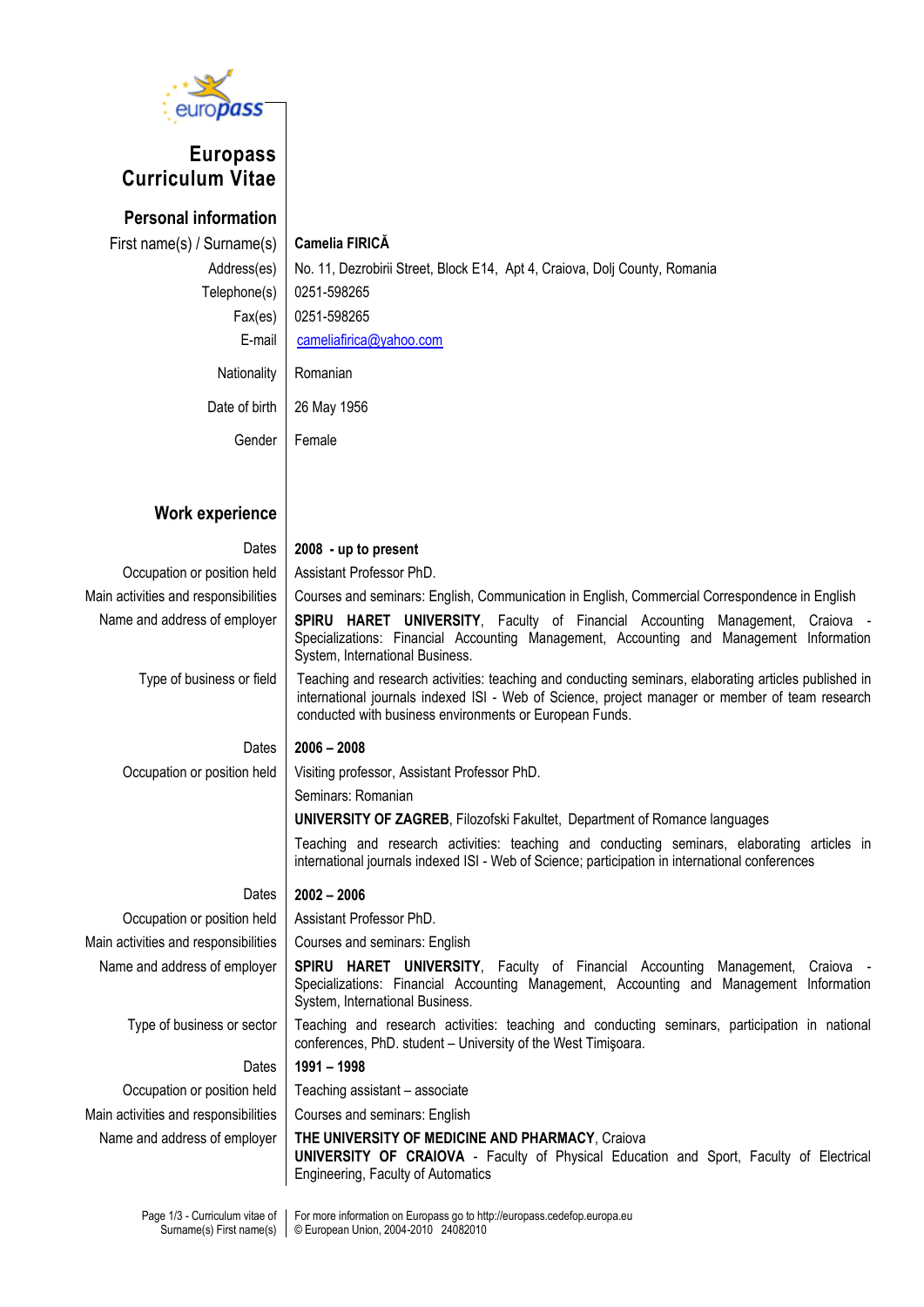Type of business or sector

### **Education and training**

#### Dates **2005**

ISCED 8

ISCED 8

Dates **1998 – 2005**

General Linguistics

General Linguistics

University of the West Timişoara

Specialization: English – Romanian

**UNIVERSITY OF THE WEST TIMIŞOARA**

Title of qualification awarded **PhD. IN PHILOLOGY** Principal subjects/occupational skills covered Name and type of organisation providing education and training Level in national or international classification

Title of qualification awarded | PhD. Student in Philology Principal subjects/occupational skills covered Name and type of organisation providing education and training

Level in national or international classification

# Dates **1975-1979**

Title of qualification awarded | Bachelor's Degree in Philology

Principal subjects/occupational skills covered

Name and type of organisation providing education and training

Level in national or international classification

## **Personal skills and competences**

Mother tongue(s) **Romanian**

Other language(s)  $Self-assessment$ *European level (\*)* 

Organisational skills and competences

Technical skills and competences

Artistic skills and competences

Other skills and competences

Driving licence

**UNIVERSITY OF THE WEST TIMIŞOARA, Faculty of Philology – History, English – Romanian,** 

ISCED 6

| .              |               |           |         |                 |                    |  |                   |         |    |
|----------------|---------------|-----------|---------|-----------------|--------------------|--|-------------------|---------|----|
| essment        | Understanding |           |         | <b>Speaking</b> |                    |  |                   | Writing |    |
| n level (*)    |               | Listening | Reading |                 | Spoken interaction |  | Spoken production |         |    |
| <b>English</b> |               | С1        | С1      |                 | С1                 |  | C1                |         | С1 |
| French         |               | A2        | A2      |                 | A2                 |  | A2                |         | A2 |

*(\*[\) Common European Framework of Reference for Languages](http://europass.cedefop.europa.eu/LanguageSelfAssessmentGrid/en)*

Social skills and competences Team spirit, adaptability and effective communication, reliability, sociable and dynamic spirit gained during professional activity that included two years of teaching at the University of Zagreb.

> Ability to work in team, to synthesis and mobilization, optimal time management, task autonomy, initiative, decision-making skills, efficiency, dynamism and creativity.

Computer skills and competences | Microsoft Office: Word, Excel application of Blackboard eLearning Evaluation System.

Page 2/3 - Curriculum vitae of Surname(s) First name(s) For more information on Europass go to http://europass.cedefop.europa.eu © European Union, 2004-2010 24082010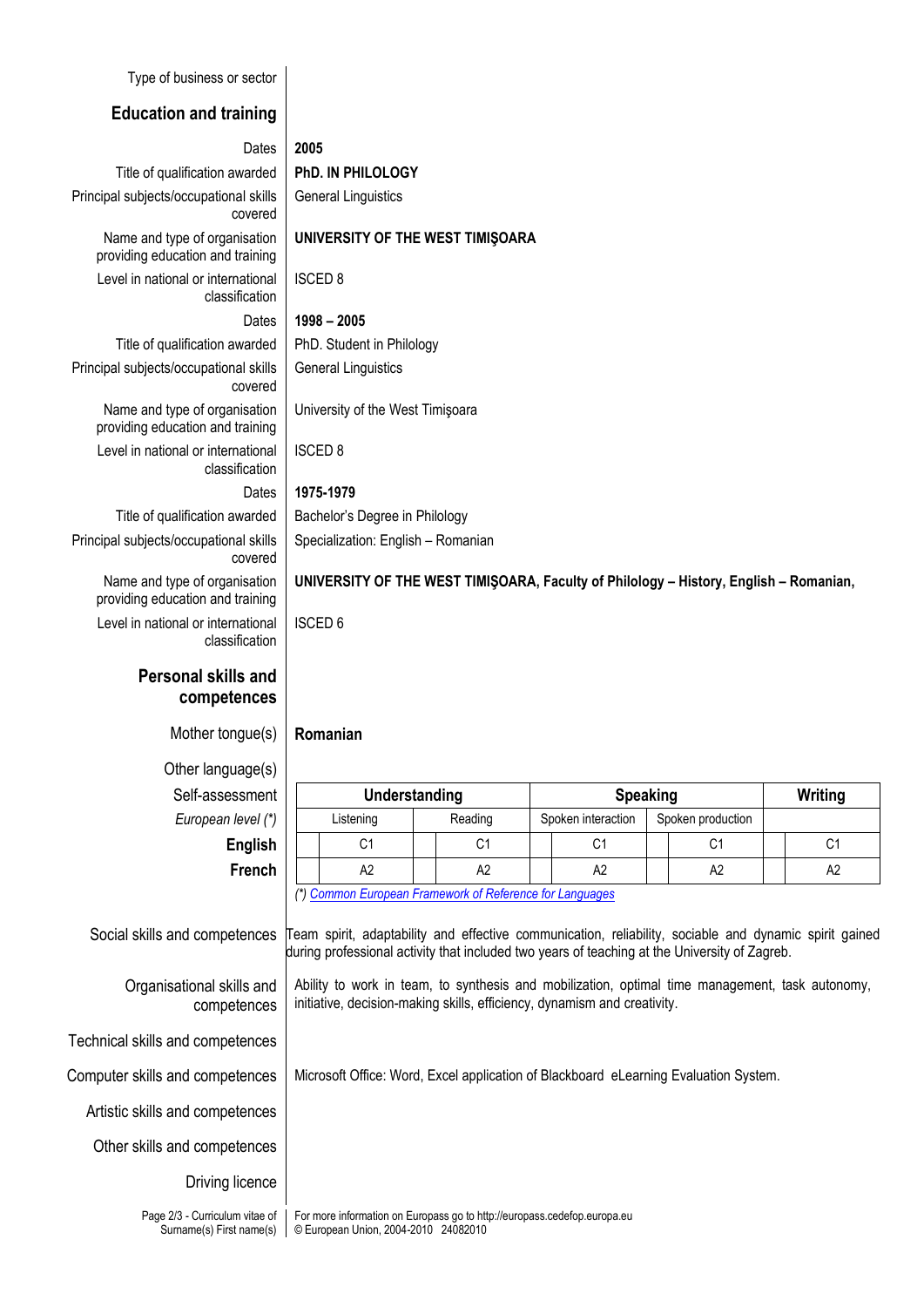### **Additional information RESEARCH ACTIVITY AND BOOKS PUBLISHED**

- 3 books (1 co-author);
- 4 university courses;
- 2 English Romanian Dictionaries (Economic and Legal terms 1 single author);
- 1 English Romanian Dictionary (Sports co-author);
- 3 textbooks (1 single author, 1 first autor).

#### **PAPERS PUBLISHED IN JOURNALS AFTER DOUBLE PEER-REVIEWING**

- 3 papers in journals indexed ISI WEB OF SCIENCE (single author);
- 3 papers in journals indexed ERIH;
- 9 papers in journals indexed in international data bases;

#### **PAPERS PUBLISHED IN JOURNALS**

- 2 papers in international journals not indexed (co-author);
- 3 papers in journals authorized CNCSIS (2 single author).

#### **PAPERS PUBLISHED IN VOLUMES OF SOME INTERNATIONAL SCIENTIFIC MANIFESTATIONS**

- 3 papers (2 single author);

#### **PAPERS PUBLISHED IN VOLUMES OF SOME NATIONAL MANIFESTATIONS WITH INTERNATIONAL PARTICIPATION**

- 8 papers (2 single author)

#### **RESEARCH PROJECTS**

- 3 contracts with the business environment (1 project manager)
- 4 Strategic Grants POS-DRU (1 manager)

#### **PROFESSIONAL AND ACADEMIC**

- **Associate Editor** for - International Journal of Economics and Business Modeling

<http://www.bioinfo.in/contents.php?id=37&page=editorial>

- **Peer reviewer** - scientific International Journals - Literature, Language and Linguistics [http://www.scientificjournals.org/editorial\\_board.htm](http://www.scientificjournals.org/editorial_board.htm)

- **Proof reader** - Journal of Applied Economic Sciences

- <http://www.jaes.reprograph.ro/index.php/news>
- **Proof reader** Journal of Applied Research in Finance

<http://jarf.reprograph.ro/index.php/about-joomla>

#### **MEMBERSHIP TO PROFESSIONAL SOCIETIES**

**HDPL -** Croatian Applied Linguistics Society (Hrvatsko društvo za primijenjenu lingvistiku) – CROATIA; <http://www.hdpl.hr/index.php> **EALTA** - European Association for Language Testing and Assessment <http://www.ealta.eu.org/resources.htm> **CESMAA** – European Research Centre of Managerial Studies in Business Administration - [http://www.cesmaa.eu/advisory\\_board](http://www.cesmaa.eu/advisory_board)

**Annexes**

01 December 2012

Associate Professor PhD. Camelia Firica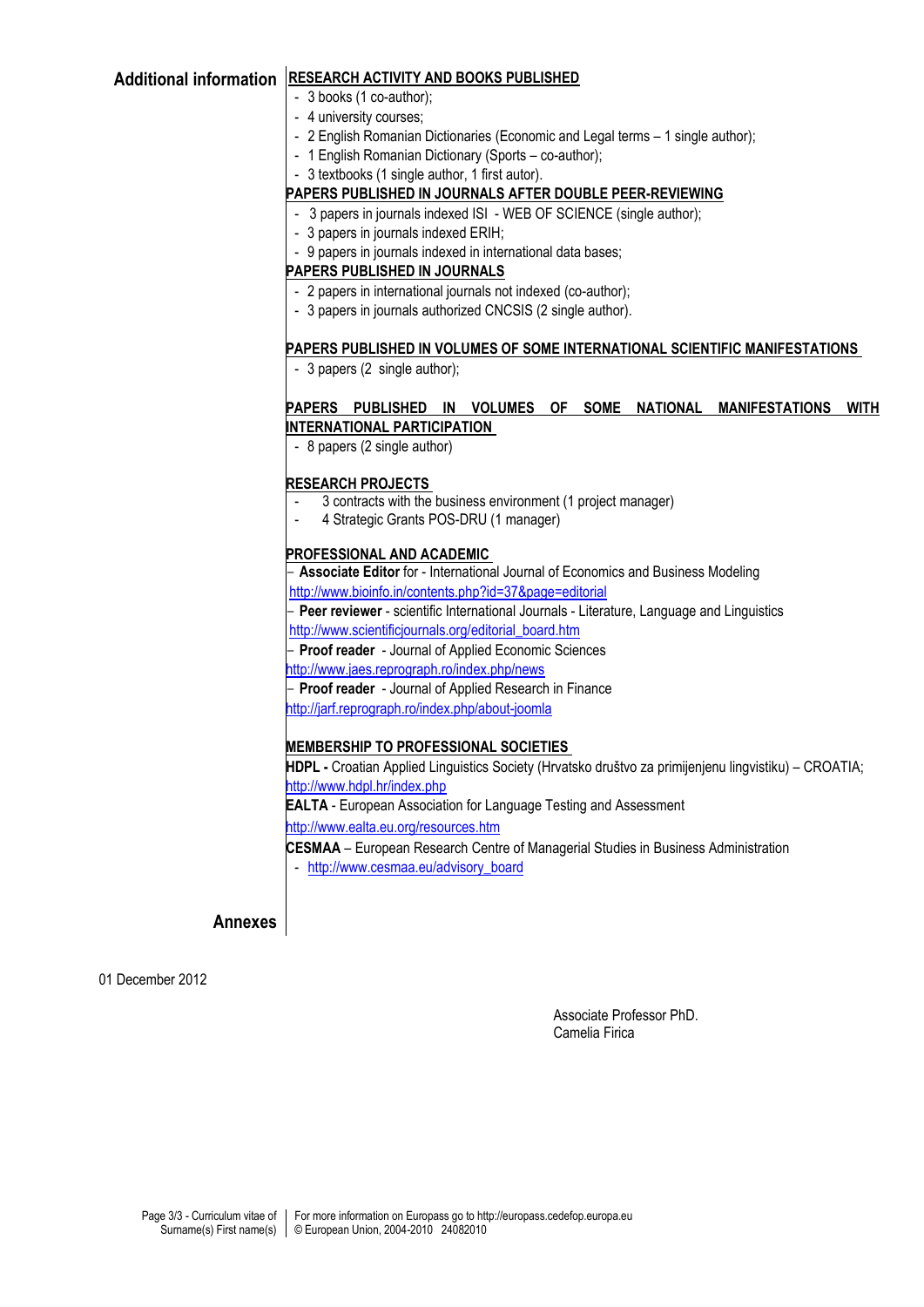# **LIST OF BOOKS AND SCIENTIFIC PAPERS**

## **a) DOCTORAL THESIS**

| No. | <b>Title</b>                       | <b>Publishing</b><br>house | Year | <b>Locality</b> | <b>Authors</b> | <b>ISBN</b>       | Nr. pp. |
|-----|------------------------------------|----------------------------|------|-----------------|----------------|-------------------|---------|
| . . | Porecle si supranume în<br>Oltenia | Universitaria              | 2009 | Craiova         | Camelia Firică | 978-606-510-946-4 | 179     |

### **b) TEXTBOOKS AND UNIVERSITY COURSES PUBLISHED BY PUBLISHING HOUSES AUTHORIZED BY THE NATIONAL COUNCIL OF SCIENTIFIC RESEARCH (NCSR)**

|     | During the past 10 years                                                                              |                     |      |          |                                                                      |                   |                |
|-----|-------------------------------------------------------------------------------------------------------|---------------------|------|----------|----------------------------------------------------------------------|-------------------|----------------|
| No. | <b>Title</b>                                                                                          | Publishing<br>house | Year | Locality | <b>Authors</b>                                                       | <b>ISBN</b>       | Nr.<br>pp.     |
| 1.  | John Ruskin -<br>Interrelation between the<br>Theory of Political<br>Economy and the Theory<br>of Art | Universitaria       | 2012 | Craiova  | Camelia Firică                                                       | Under publication | 146            |
| 2.  | Commercial<br>Correpondence                                                                           | Universitaria       | 2011 | Craiova  | Camelia Firică                                                       | 978-606-14-0256-4 | 139            |
| 3.  | A Glossary of Economic<br>& Legal terms and<br>phrases                                                | Universitaria       | 2010 | Craiova  | Camelia Firică                                                       | 978-606-14-0006-5 | 305            |
| 4.  | Brush up on your<br>everyday English                                                                  | Universitaria       | 2009 | Craiova  | Camelia Firică                                                       | 978-606-510-998-8 | 165            |
| 5.  | <b>English for Business</b><br>Purposes                                                               | Universitaria       | 2009 | Craiova  | Camelia Firică                                                       | 978-606-14-0003-4 | 145            |
| 6.  | Dicționar Sportiv Român-<br>Englez                                                                    | Sitech              | 2007 | Craiova  | Jean Firică,<br>Camelia Firică,<br><b>Manuel Cristian</b><br>Firică, | 978-973-746-566-5 | 183            |
| 7.  | 777 Questions for You to<br>Answer                                                                    | Sitech              | 2006 | Craiova  | Camelia Firică,<br>Jean Firică                                       | 978-973-746-247-3 | 101            |
| 8.  | A dictionary of Legal and<br>Law Issues                                                               | Sitech              | 2004 | Craiova  | Gheorghe Bică,<br>Camelia Firică,<br>Cristian Firică,                | 973-657-788-0     | 273            |
| 9.  | Curs de Limba Engleză<br>partea II                                                                    | Sitech              | 2004 | Craiova  | Camelia Firică                                                       | 973-657-710-4     | 220            |
| 10. | Curs de Limba Engleză<br>partea l                                                                     | Sitech              | 2003 | Craiova  | Camelia Firică,                                                      | 973-657-341-9     | 248            |
|     | SPECIALITY BOOKS AND CHAPTER IN BOOKS ELABORATED WITHIN SPOME PROJECTS                                |                     |      |          |                                                                      |                   |                |
| 11. | Limba engleză pentru<br>afaceri - English for<br><b>Business</b>                                      | Universitaria       | 2011 | Craiova  | Rodica Stefan,<br>Camelia Firică,<br>Ana Munteanu                    | 978-606-14-0165-9 | 151            |
| 12. | <b>Business Communication</b><br>for Tourism - English for<br><b>Tourism Entrepreneurs</b>            | Reprograph          | 2011 | Craiova  | Camelia Firică,<br>Livia Nădrag,<br>Ana Munteanu                     | 978-973-671-329-3 | 162            |
| 13. | English for daily use                                                                                 | Reprograph          | 2011 | Craiova  | Camelia Firică                                                       |                   | 100            |
| 14. | Capitolul Engleza pentru<br>afaceri<br>Femeia<br>în<br>întreprinzător -<br>modele<br>de success       | Universitaria       | 2011 | Craiova  | Rodica Ştefan,<br>Camelia Firică,<br>Ana Munteanu                    | 978-606-14-0267-0 | $157 -$<br>162 |
| 15. | De ce să învățăm o limbă<br>străină în Antreprenori în<br>turism<br>noi<br>soluții<br>organizaționale | Reprograph          | 2011 | Craiova  | Livia Nădrag,<br>Ana Munteanu,<br>Camelia Firică                     | 978-973-671-301-9 | $217 -$<br>226 |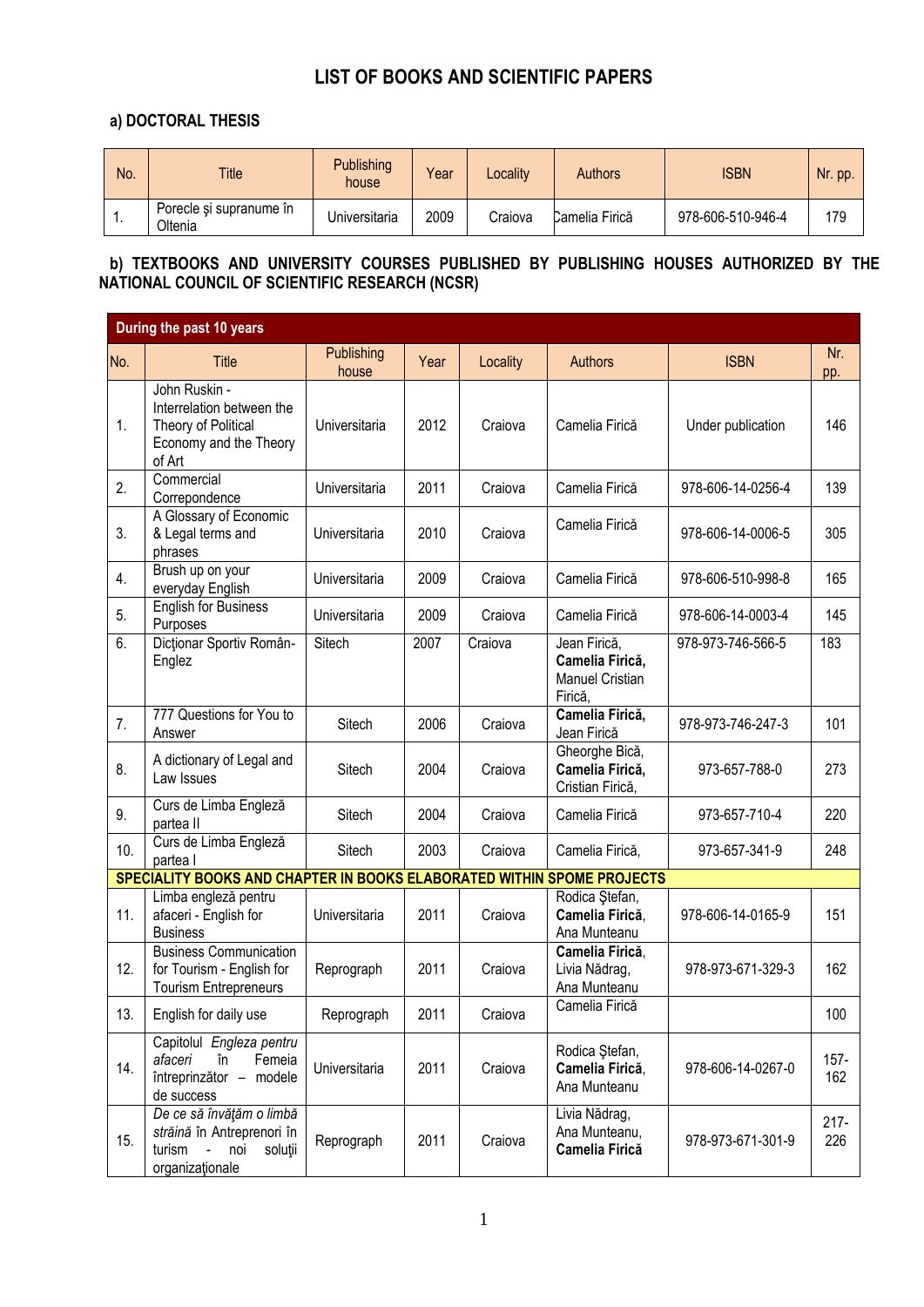## **c) PAPERS/STUDIES PUBLISHED AFTER A PEER-REVIEWING PROCESS IN:**

|     | During the past 10 years                                                                         |                                                                                                             |                |             |                                                                                                                                                                                                                                                                                                                                                                                                                                  |  |  |
|-----|--------------------------------------------------------------------------------------------------|-------------------------------------------------------------------------------------------------------------|----------------|-------------|----------------------------------------------------------------------------------------------------------------------------------------------------------------------------------------------------------------------------------------------------------------------------------------------------------------------------------------------------------------------------------------------------------------------------------|--|--|
|     | a. Journals indexed ISI Web of Science                                                           |                                                                                                             |                |             |                                                                                                                                                                                                                                                                                                                                                                                                                                  |  |  |
| No. | <b>Title</b>                                                                                     | Publishred in                                                                                               | <b>Authors</b> | <b>ISSN</b> | Data basis                                                                                                                                                                                                                                                                                                                                                                                                                       |  |  |
| 1.  | Slav influence upon the<br>Romanian language -<br>direct references to<br>Croatian               | DRUŠTVENA ISTRAŽIVANJA<br>Journal for General<br>Social<br>Issues, 2010, Vol:19 No. 3<br>(107), pag.511-523 | Camelia Firică | 1330-0288   | - ISI Web of Science<br>factor de impact 0, 333<br><b>WORLDCAT</b><br>http://www.worldcat.org/title/sla<br>v-influence-upon-the-romanian-<br>language-direct-references-to-<br>croatian/oclc/651811002&refer<br>er=brief_results                                                                                                                                                                                                 |  |  |
| 2.  | The phonetic or the<br>etymological principle in<br>Romanian orthography?                        | GOVOR - ČASOPIS ZA<br>FONETIKU, 2009, XXVI No. 1,<br>pag. $53 - 63$                                         | Camelia Firică | 0352-7565   | - ISI Web of Science și ERIH<br>https://www2.esf.org/asp/ERIH/<br>Foreword/search.asp<br>factor de impact 1<br><b>WORLDCAT</b><br>http://www.worldcat.org/title/the<br>-phonetic-or-the-etymological-<br>principle-in-romanian-<br>orthography/oclc/505530426&r<br>eferer=brief_results                                                                                                                                          |  |  |
| 3.  | The development of the<br>Romanian literary<br>language - phonetical<br>and phonological aspects | GOVOR - ČASOPIS ZA<br>FONETIKU, 2008, XXV, No. 1,<br>pag. 55 - 75                                           | Camelia Firică | 0352-7565   | - ISI Web of Science și ERIH<br>https://www2.esf.org/asp/ERIH/<br>Foreword/search.asp<br>factor de impact 1<br>- premiat CNCSIS în cadrul<br>programului de finanțare<br>Resurse Umane - Premierea<br>rezultatelor cercetării<br><b>WORLDCAT</b><br>http://www.worldcat.org/title/the<br>-development-of-the-romanian-<br>literary-language-phonetical-<br>and-phonological-<br>aspects/oclc/712163447&refere<br>r=brief_results |  |  |
|     | b. International Journals Indexed in Data Bases                                                  |                                                                                                             |                |             |                                                                                                                                                                                                                                                                                                                                                                                                                                  |  |  |
| 1.  | The Romanian Căluş -<br>Symbol of National<br>Identity                                           | JOURNAL OF ETHNOLOGY<br>AND FOLKLORISTICS<br>Vol 4, No 2 (2010), 2010,<br>pag. 3-18                         | Camelia Firică | 1736-6518   | <b>MLA Directory of Periodicals</b><br>(EBSCO) MLA International<br>Bibliography (EBSCO)<br>Central and Eastern European<br>Online Library (C.E.E.O.L.)<br>Anthropological Index Online<br>http://www.jef.ee/index.php/jour<br>nal/article/viewFile/52/pdf_50                                                                                                                                                                    |  |  |
| 2.  | Elemente de noutate în<br>dictionarul ortografic,<br>ortoepic și morfologic al<br>limbii române  | STUDIA ROMANICA ET<br>ANGLICA, ZAGREBIENSIA,<br>2008, Vol. LIII, pag. 263 - 285                             | Camelia Firică | 0039-3339   | <b>ERIH</b><br>https://www2.esf.org/asp/ERIH/<br>Foreword/search.asp<br><b>WORLDCAT</b><br>http://www.worldcat.org/title/ele<br>menti-novosti-u-ortografskom-<br>ortoepskom-i-morfolokom-<br>rjeniku-rumunjskog-<br>jezika/oclc/714843966&referer=<br>brief_results                                                                                                                                                              |  |  |
| 3.  | Porecle<br>si<br>supranume                                                                       | STUDIA ROMANICA ET                                                                                          | Camelia Firică | 0039-3339   |                                                                                                                                                                                                                                                                                                                                                                                                                                  |  |  |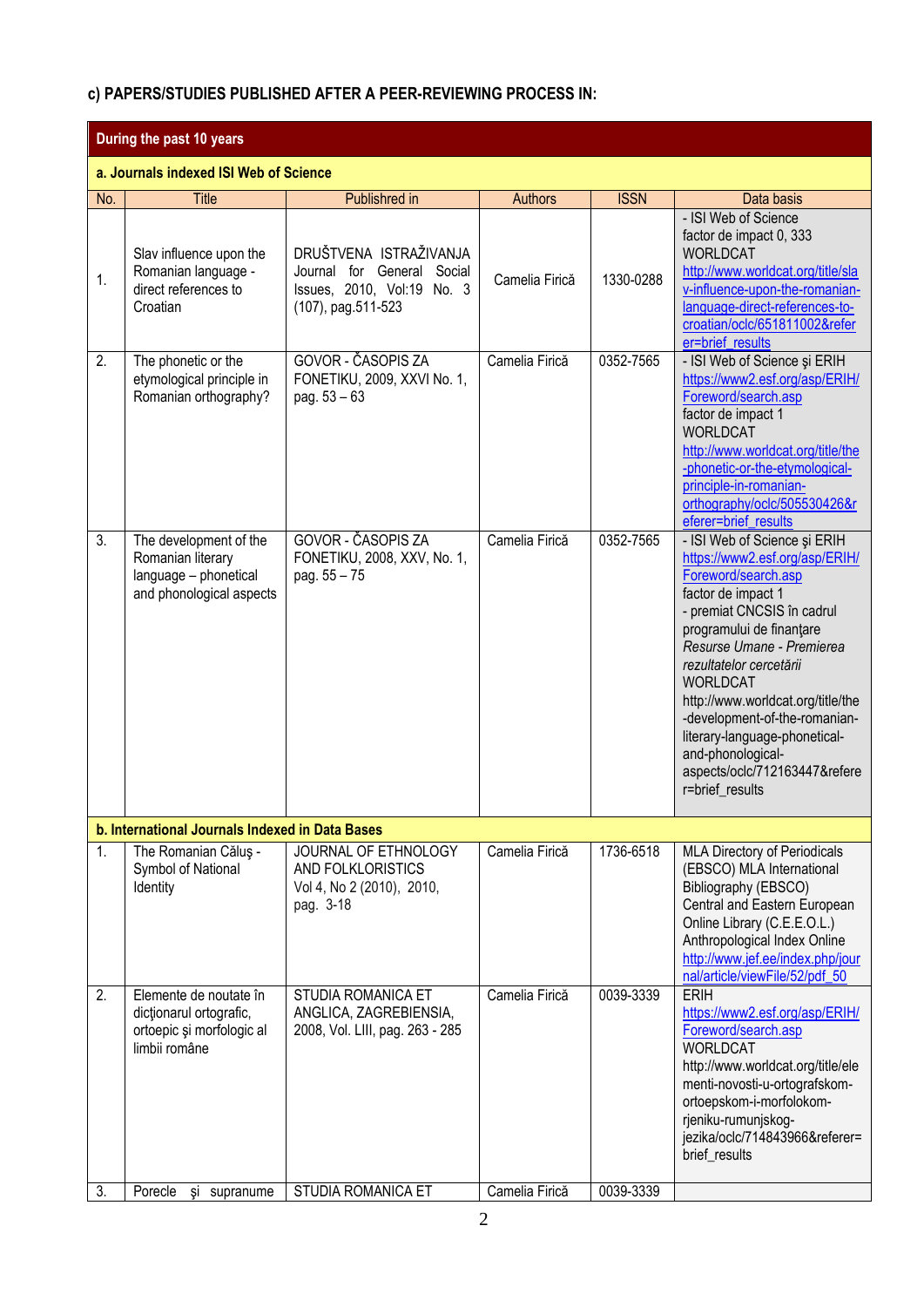|                  | actuale în Oltenia                                                                                                | ANGLICA, ZAGREBIENSIA,<br>2007, Vol. LII, pag. 109 - 135                                               |                                                                     |           | <b>ERIH</b><br>https://www2.esf.org/asp/ERIH/<br>Foreword/search.asp                                                                                                                                                                                                                                                   |
|------------------|-------------------------------------------------------------------------------------------------------------------|--------------------------------------------------------------------------------------------------------|---------------------------------------------------------------------|-----------|------------------------------------------------------------------------------------------------------------------------------------------------------------------------------------------------------------------------------------------------------------------------------------------------------------------------|
| 4.               | Onomastică<br>românească. Probleme<br>teoretice privind<br>categoriile<br>antroponimice: poreclă și<br>supranume, | STUDIA ROMANICA ET<br>ANGLICA, ZAGREBIENSIA,<br>2007, Vol. LII, pag. 215 - 259                         | <b>Camelia Firică</b>                                               | 0039-3339 | <b>ERIH</b><br>https://www2.esf.org/asp/ERIH/<br>Foreword/search.asp                                                                                                                                                                                                                                                   |
|                  | c. International Journals not indexed in Data Bases                                                               |                                                                                                        |                                                                     |           |                                                                                                                                                                                                                                                                                                                        |
| 1.               | Structura si semnificațiile<br>odei triumfale                                                                     | LIMBA ROMÂNA REVISTĂ<br>DE ȘTIINȚĂ ȘI CULTURĂ<br>CHIŞINĂU, 2008, Nr. 9-10<br>(159-160), pag. 151 - 157 | Jean Firică,<br>Camelia Firică,<br><b>Manuel Cristian</b><br>Firică | 0235-9111 | Published under<br>Romanian Cultural Institute                                                                                                                                                                                                                                                                         |
| $\overline{2}$ . | Concepția demiurgică<br>despre natura limbajului                                                                  | METALITERATURA,<br>CHIŞINĂU, 2008, Nr. 3-4 (18),<br>pag. 57 - 61                                       | Jean Firică,<br><b>Manuel Cristian</b><br>Firică, Camelia<br>Firică | 1857-1905 | Revistă științifică a Institutului<br>de Filologie al Academiei de<br>Științe a Moldovei și a Facultății<br>de Filologie a UPS "Ion<br>Creangă" - CHIŞINĂU                                                                                                                                                             |
|                  | d. Journals authorised by NCSR - Indexed in Data Bases                                                            |                                                                                                        |                                                                     |           |                                                                                                                                                                                                                                                                                                                        |
| 1.               | English Influence Upon<br>Romanian in the Era of<br>Globalization                                                 | Journal of Applied Economic<br>Sciences,<br>Winter 2012                                                | Camelia Firică                                                      | 1843-6110 | SCOPUS, CEEOL, EBSCO,<br>RePEC, IndexCopernicus,<br>Under publication                                                                                                                                                                                                                                                  |
| $\overline{2}$ . | Considerations upon<br>Anglicisms in the field of<br>Romanian economic<br>language                                | Journal of Applied Economic<br>Sciences,<br>Summer 2011                                                | Camelia Firică                                                      | 1843-6110 | RePEC, SCOPUS, CEEOL,<br>IndexCopernicus, EBSCO<br>http://www.cesmaa.eu/journals/j<br>aes/files/JAES_summer_2011_<br>online.pdf<br><b>WORLDCAT</b><br>http://www.worldcat.org/title/con<br>siderations-upon-anglicisms-in-<br>the-field-of-romanian-<br>economic-<br>language/oclc/774575037&refe<br>rer=brief results |
| $\overline{3}$ . | Linguistic Globalization<br>Consequence of<br>Economic Globalization                                              | Journal of Applied Economic<br>Sciences,<br>Autumn 2011                                                | Camelia Firică<br>Jean Firică                                       | 1843-6110 | RePEC, SCOPUS, CEEOL,<br>IndexCopernicus, EBSCO<br><b>WORLDCAT</b><br>http://www.worldcat.org/title/ling<br>uistic-globalization-<br>consequence-of-economic-<br>globalization/oclc/774575030&r<br>eferer=brief results                                                                                                |
| 4.               | The Components of<br>Nonverbal Communication<br>Important Factors in the<br><b>Teaching Process</b>               | Journal of Applied Economic<br>Sciences,<br>Winter 2010, Vol. V, Issue 4<br>(14), pp. 370-374          | Camelia Firică,<br>Cristian Firică                                  | 1843-6110 | RePEC, SCOPUS, CEEOL,<br>IndexCopernicus, EBSCO<br><b>WORLDCAT</b><br>http://www.worldcat.org/title/the<br>-components-of-nonverbal-<br>communication-important-<br>factors-in-the-teaching-<br>process/oclc/706106547&refere<br>r=brief_results                                                                       |
| 5.               | The Influence of the<br><b>Transformational Leader</b><br>upon Organizational<br>Culture                          | Journal of Applied Economic<br>Sciences,<br>Spring 2010, Vol. V, Issue 1<br>$(11)$ , pp. $43 - 47$     | Bică Elena,<br><b>Camelia Firică</b>                                | 1843-6110 | RePEC, SCOPUS, CEEOL,<br>IndexCopernicus, EBSCO<br><b>WORLDCAT</b><br>http://www.worldcat.org/title/the<br>-influence-of-transformational-<br>leader-upon-organizational-<br>culture/oclc/611089763&referer                                                                                                            |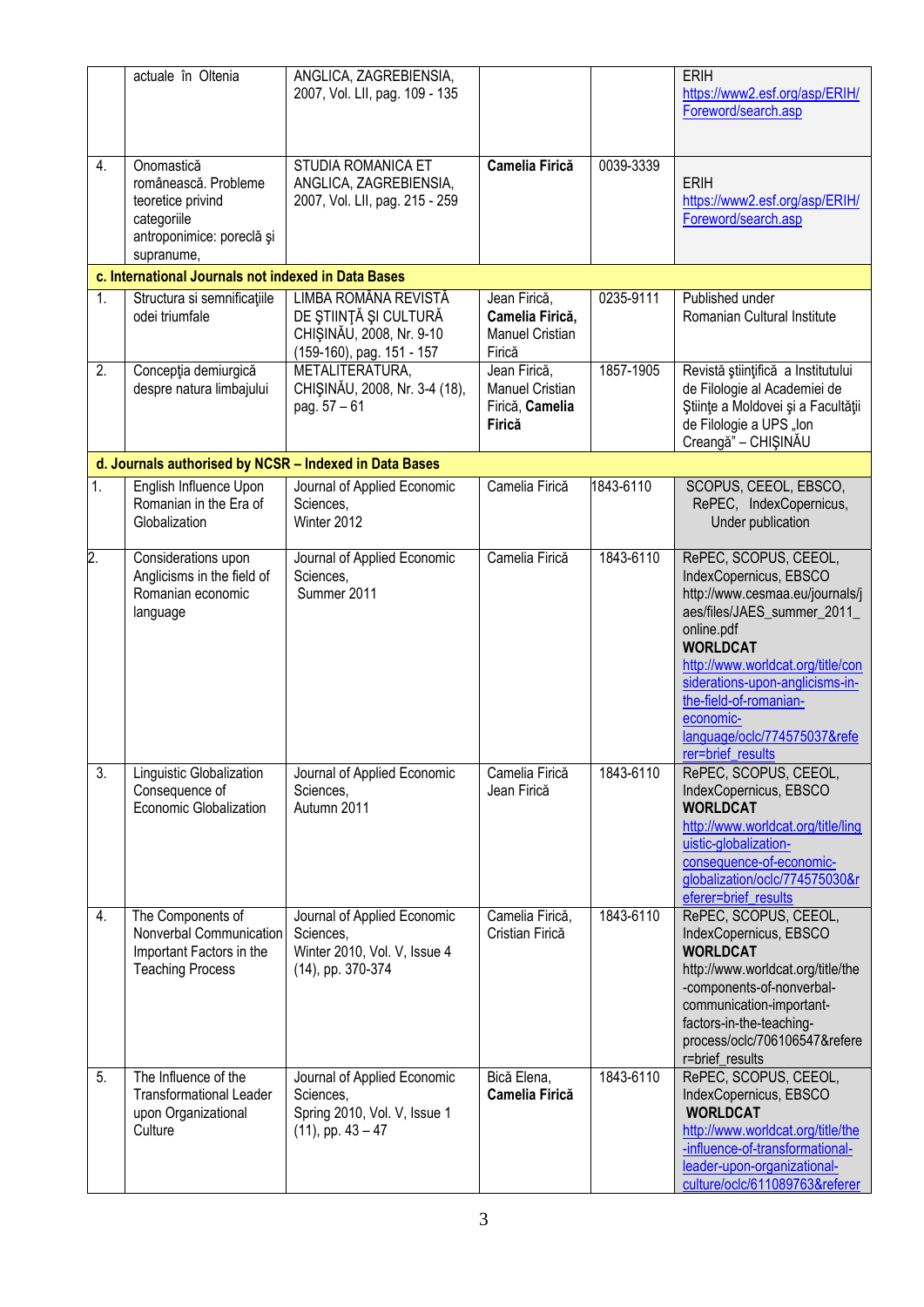|                |                                                                                                  |                                                                                                     |                                                    |           | =brief results                                                                                                                                                                                                 |
|----------------|--------------------------------------------------------------------------------------------------|-----------------------------------------------------------------------------------------------------|----------------------------------------------------|-----------|----------------------------------------------------------------------------------------------------------------------------------------------------------------------------------------------------------------|
| 6.             | Porecle și supranume în<br>Catagrafia Doljului de la<br>1831                                     | Transilvania,<br>2010, Nr. 10, pp. 68-73                                                            | Camelia Firică                                     | 02550539  | SCOPUS, EBSCO<br><b>WORLDCAT</b><br>http://www.worldcat.org/title/por<br>ecle-si-supranume-in-<br>catagrafia-doljului-de-la-<br>1831/oclc/699931789&referer=<br>brief results                                  |
| 7 <sub>1</sub> | Management factors that<br>stimulate innovation in<br>Romanian economy                           | Analele Universitatii "Eftimie<br>Murgu" - Resita 2009                                              | Elena Bică,<br><b>Camelia Firică</b>               |           | EBSCO, RePEC,<br>IndexCopernicus, ProQuest,<br>ICAAP, Ulrich's                                                                                                                                                 |
| 8.             | John Ruskin's social and<br>political theory in his<br>economic writings                         | Journal of Applied Economic<br>Sciences,<br>Winter 2008, Vol. III, issue 4<br>$(6)$ , pp. 382 - 389 | Camelia Firică                                     | 1843-6110 | RePEC, SCOPUS, CEEOL,<br>IndexCopernicus, EBSCO<br>http://www.ceeol.com/aspx/issu<br>edetails.aspx?issueid=c97688b<br>b-81d6-4cd6-86a2-<br>056dbcb46b26&articleId=85ace<br>4ae-55cf-4af3-95ff-<br>9b2f3cbdf580 |
|                | e. Journals authorised by NCSR                                                                   |                                                                                                     |                                                    |           |                                                                                                                                                                                                                |
| 9.             | Tradition and Innovation<br>in Ruskin's Social Theory                                            | Analele Universității Spiru<br>Haret - Seria Economie,<br>2008, Vol. I, Nr. 8, pp. 81 - 91          | Camelia Firică                                     | 1582-8336 | Clasificare <b>B</b>                                                                                                                                                                                           |
| 10.            | Medical Treatment and<br>Costs of Sports Related<br>Injuries in a Total<br>Population in Craiova | Știința Sportului - Revistă<br>Teoretico-Metodică,<br>2008, No. 1(62) (5), pp. 15 - 31              | Jean Firică,<br>Camelia Firică,<br>Cristian Firică | 1453-018X | Clasificare <b>B</b>                                                                                                                                                                                           |
| 11.            | Incidence Rate of Injuries<br>during Sport Activity and<br>Physical Exercise in<br>Craiova       | ŞTIINȚA SPORTULUI -<br>REVISTĂ TEORETICO-<br>METODICĂ, 2007, No. 60(5),<br>pag. 73 - 89             | Jean Firică,<br>Camelia Firică,<br>Cristian Firică | 1453-018X | Clasificare B                                                                                                                                                                                                  |

# **d) STUDIES PUBLISHED IN:**

|     | During the past 5 years                                                |                                                                                                                                   |                                                                                                                                                                                  |                                                  |                                    |                                                                                               |  |  |  |
|-----|------------------------------------------------------------------------|-----------------------------------------------------------------------------------------------------------------------------------|----------------------------------------------------------------------------------------------------------------------------------------------------------------------------------|--------------------------------------------------|------------------------------------|-----------------------------------------------------------------------------------------------|--|--|--|
|     | <b>Volumes of some International Scientific Manifestations</b>         |                                                                                                                                   |                                                                                                                                                                                  |                                                  |                                    |                                                                                               |  |  |  |
| No. | Title                                                                  | Published in                                                                                                                      | Organizer                                                                                                                                                                        | Date and<br>Venue                                | <b>Authors</b>                     | Publishing house and<br><b>ISBN</b>                                                           |  |  |  |
| 1.  | Upon the "Invasion" of<br>Anglicisms in the<br>Romanian Language       | Proceedings from the<br>International Scientific<br>Conference<br>"Identity in the Era of<br>Globalization and<br>Europenization" | SS.Cyril and<br>Methodius<br>University - Skopje<br>Institute for<br>Sociological,<br>Political and<br>Juridical Research<br>Institute of<br>Sociology, faculty<br>of Philosophy | 3-4 November<br>2011<br>Republic of<br>Macedonia | Camelia Firică                     | Trench DOO -<br>Skopje<br>2012<br>978-9989-633-32-4<br><b>UDC</b><br>811.135.1'373.45=<br>111 |  |  |  |
| 2.  | Visual Representation<br>and Interaction in<br>Advertising             | Lingvistika javne<br>komunikacije                                                                                                 | Croatian Applied<br><b>Linguistics Society</b>                                                                                                                                   | 24-26 May<br>2008 Osijek -<br>CROAȚIA            | Camelia Firică,<br>Cristian Firică | Tisak Grafika,<br>2008<br>978-953-6456-86                                                     |  |  |  |
| 3.  | The latest changes in<br>Romanian spelling -<br>politics or necessity? | Language policy and<br>Language reality                                                                                           | Croatian Applied<br><b>Linguistics Society</b>                                                                                                                                   | 24-26 May<br>2007 Split -<br><b>CROATIA</b>      | Camelia Firică                     | Dalmacija-papir, Split<br>2009,<br>978-953-7494-02-5                                          |  |  |  |
|     |                                                                        | Volumes of some National Scientific Manifestations with International Participation                                               |                                                                                                                                                                                  |                                                  |                                    |                                                                                               |  |  |  |
| 1.  | Non verbal<br>Communication in<br>Advertising                          | Journal of Applied<br>Economic Sciences,<br>2009, Vol. IV, Special<br>issue, pag. 615-623                                         | Universitatea Spiru<br>Haret, Facultatea<br>de Management<br>Financiar Contabil                                                                                                  | 23-24<br>October<br>$2009 -$<br>Craiova          | Camelia Firică,<br>Cristian Firică | Reprograph Publishing<br>House<br>1843-6110                                                   |  |  |  |
| 2.  | Between Optimism                                                       | Proceedings of 3rd                                                                                                                | Universitatea Spiru                                                                                                                                                              | $23 - 24$                                        | Mihaela                            | Reprograph Publishing                                                                         |  |  |  |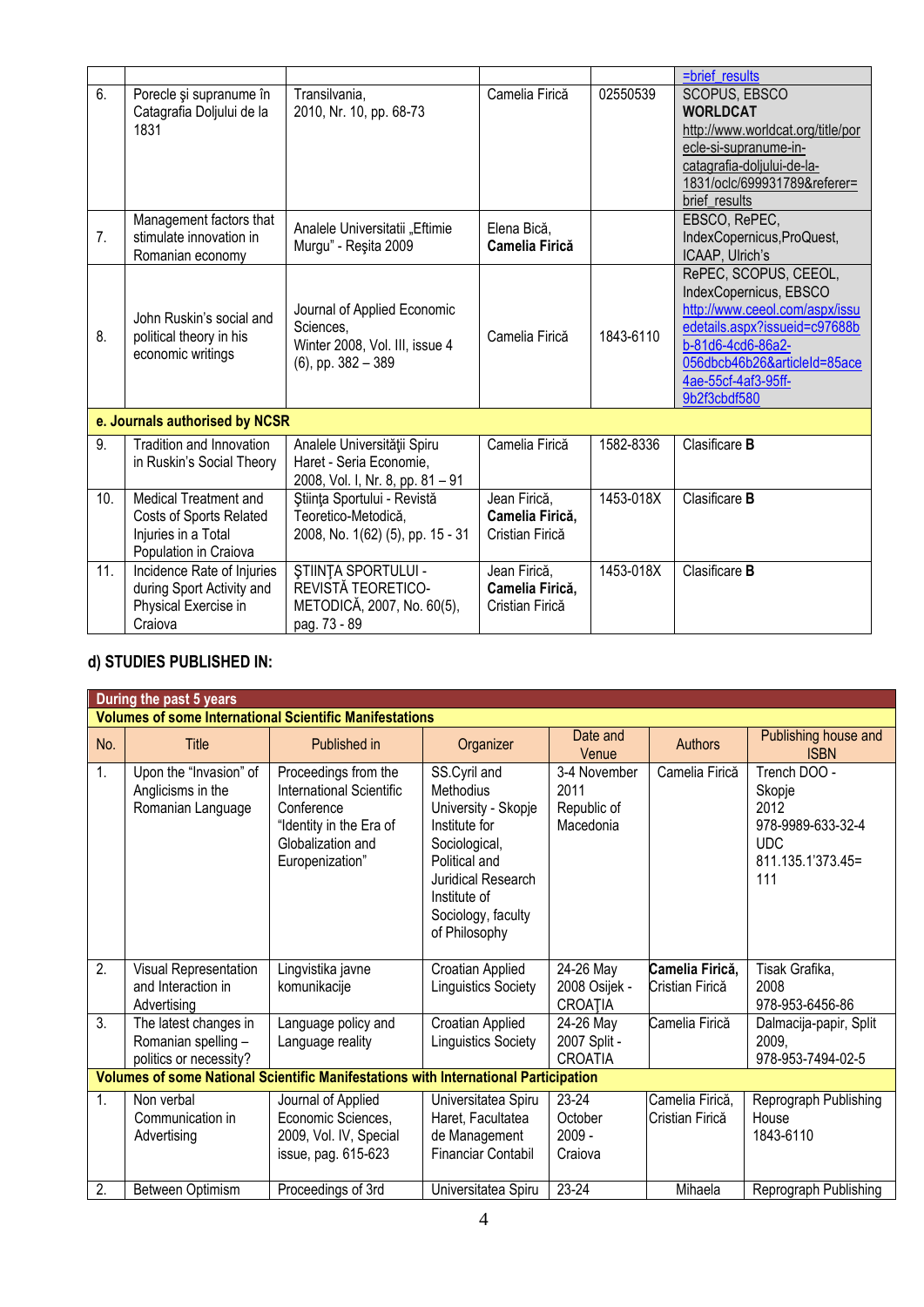|                  | and Pessimism in the<br>Matter of<br><b>Insurance Market</b><br>Crisis                | International<br>Conference on<br>"Further Challenges<br>for a Competitive<br>Management", pag. 171<br>$-175$                                       | Haret, Facultatea<br>de Management<br>Financiar Contabil      | October 2009<br>- Craiova        | Galiceanu,<br>Camelia Firică              | House<br>1843-6110                                                       |
|------------------|---------------------------------------------------------------------------------------|-----------------------------------------------------------------------------------------------------------------------------------------------------|---------------------------------------------------------------|----------------------------------|-------------------------------------------|--------------------------------------------------------------------------|
| 3.               | modern<br>schools<br>In.<br>both teachers<br>and<br>students learn                    | Conference<br>proceedings - Man in<br>the knowledge based<br>society - VI - pag. 27 -<br>32                                                         | "Nicolae Bălcescu"<br><b>Land Forces</b><br>Academy           | 23-25<br>November-<br>2006       | Camelia Firică                            | Land Forces Academy<br>Publishing House -<br>Sibiu<br>ISBN 973-7809-51-3 |
| 4.               | Investment In People<br>and their Skills -<br>Investment for the<br>Knowledge Society | Conference<br>proceedings - Man in<br>the knowledge based<br>society - VI, pag. $32 -$<br>39                                                        | "Nicolae Bălcescu"<br><b>Land Forces</b><br>Academy           | $23 - 25$<br>November-<br>2006   | Camelia Firică                            | Land Forces Academy<br>Publishing House -<br>Sibiu<br>ISBN 973-7809-51-3 |
| $\overline{5}$ . | Familia instituție și<br>comunitate afectivă                                          | A X-a Sesiune de<br>Comunicări Științifice<br>Leadership si<br>Management la<br>orizonturile secolului al<br>XI-lea, vol. VIII, pag. 24<br>$-29$    | Academia Fortelor<br>Terestre "Nicolae<br>Bălcescu".<br>Sibiu | $24 - 26$<br>Noiembrie -<br>2005 | Camelia Firică,<br>Claudia Ivașcu         | Editura Academia<br>Fortelor Terestre<br>ISBN 973-7809-29-7              |
| 6.               | Ion Barbu - epigrame<br>și dedicații în forme<br>geometrice barbiliene                | A X-a Sesiune de<br>Comunicări Științifice<br>Leadership si<br>Management la<br>orizonturile secolului al<br>XI-lea, vol. VIII, pag.<br>$251 - 255$ | Academia Fortelor<br>Terestre "Nicolae<br>Bălcescu",<br>Sibiu | $24 - 26$<br>Noiembrie -<br>2005 | Camelia Firică,<br>Daniela<br>Calafeteanu | Editura Academia<br>Fortelor Terestre<br>ISBN 973-7809-29-7              |
| $\overline{7}$ . | The Theatre of the<br>Absurd - A Reflection<br>of Reality                             | Al doilea Simpozion<br>International - Limbi<br>Culturi și Civilizatii<br>Europene în Contact.<br>Perspective Istorice și<br>Contemporane           | Universitatea<br>"Valahia"<br>Târgovişte                      | 05.11.<br>Târgoviște<br>2005     | Camelia Firică,<br>Daniela<br>Calafeteanu | <b>ISBN</b><br>973.7616-56-1                                             |
| 8.               | Mircea Eliade - The<br>Border between the<br>Sacred an the<br>Prophane                | Al doilea Simpozion<br>Internațional - Limbi<br>Culturi și Civilizatii<br>Europene în Contact.<br>Perspective Istorice și<br>Contemporane           | Universitatea<br>"Valahia"<br>Târgovişte                      | 05.11.<br>Târgovişte<br>2005     | Camelia Firică,<br>Daniela<br>Calafeteanu | <b>ISBN</b><br>973.7616-56-1                                             |

# **e) RESEARCH PROJECTS**

|                                                     | During the past 5 years                                                                                                                                                                                                                              |                                  |                                      |                     |  |  |  |  |  |  |
|-----------------------------------------------------|------------------------------------------------------------------------------------------------------------------------------------------------------------------------------------------------------------------------------------------------------|----------------------------------|--------------------------------------|---------------------|--|--|--|--|--|--|
| <b>Research Contracts with Business Environment</b> |                                                                                                                                                                                                                                                      |                                  |                                      |                     |  |  |  |  |  |  |
| No.                                                 | Program/ Project                                                                                                                                                                                                                                     | Position in the research<br>team | <b>Financing Institution</b>         | <b>Total Amount</b> |  |  |  |  |  |  |
| 1.                                                  | Perfectionarea competentelor de comunicare a<br>resurselor umane de la TMUCB într-o limbă<br>străină - engleză - limbaje specializate<br>Beneficiary: Spiru Haret University<br>Contract nr. 566/06.12.2010:<br>Status of implementation: completed. | Manager                          | <b>SC TMUCB SA</b><br><b>CRAIOVA</b> | 2000, euro          |  |  |  |  |  |  |
| 2.                                                  | Noi oportunități de finanțare a întreprinderii<br>Contract nr. 7845/29.01.2009;<br>Beneficiary: Spiru Haret University;<br>Status of implementation: completed                                                                                       | Member                           | <b>SC IGO SA Caracal</b>             | 8.552.80 lei        |  |  |  |  |  |  |
| 3.                                                  | Îmbunătățirea performanțelor<br>financiar-<br>contabile. Studiu de caz la SC Gecorom SA<br>Contract nr. 3356/17.X.2008;                                                                                                                              | Member                           | <b>SC Gecorom SA</b>                 | 7.671,80 lei        |  |  |  |  |  |  |